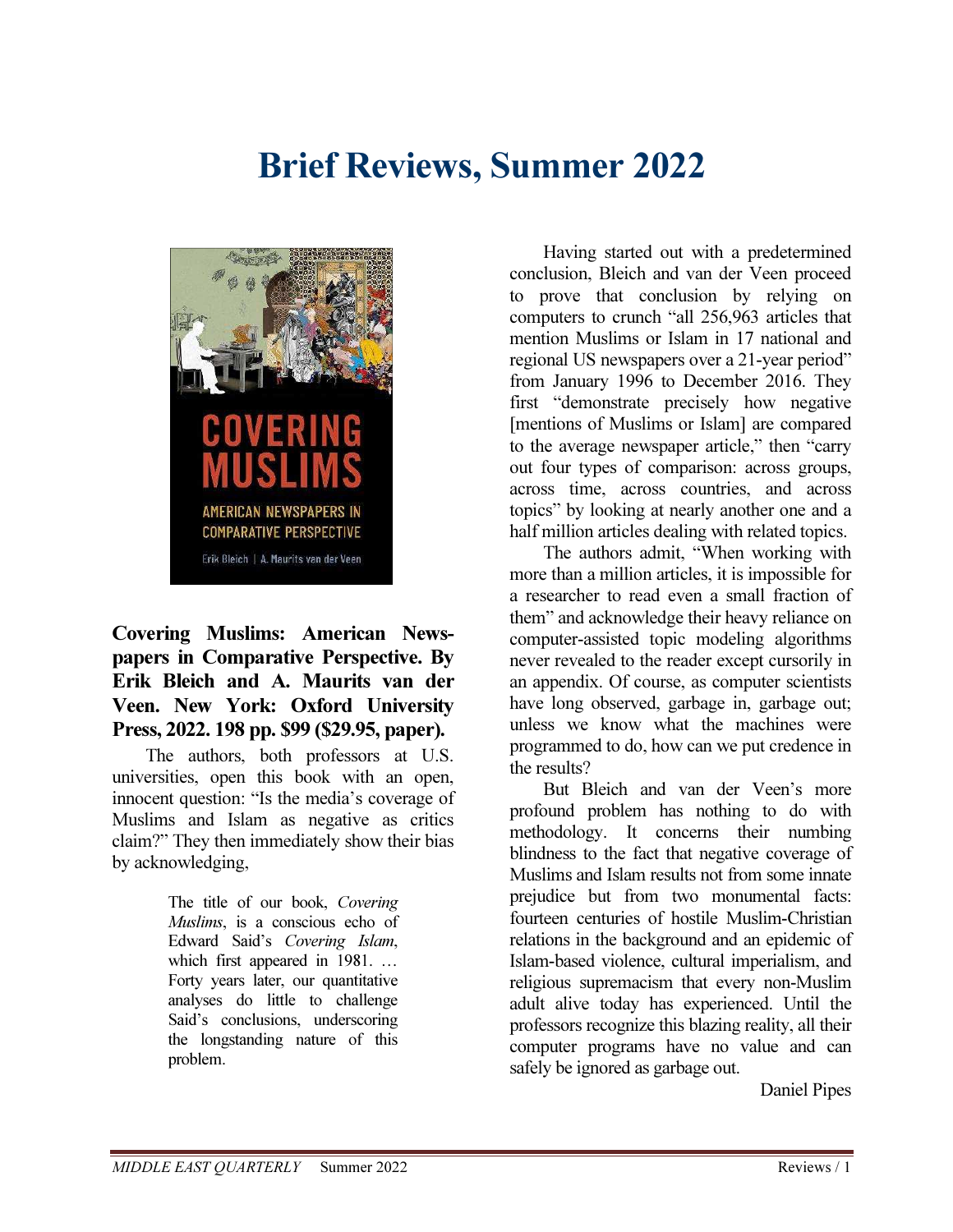#### The End of Two Illusions: Islam after the West. By Hamid Dabashi. Oakland: University of California Press, 2022. 333 pp. \$29.95.

Your reviewer approached this book with some wariness, having previously been referred to by the author as "an infamous charlatan." Sure enough, deploying his eccentrically florid version of English, the Hagop Kevorkian Professor of Iranian Studies and Comparative Literature at Columbia University has this to say about me in The End of Two Illusions:

> With Bernard Lewis, Orientalism has officially exited the realm of colonial reason and entered the twilight zone of its unreality—it is now positively delusional, just like "the West" it defends and its habitual hobby horse of "civilization," which it takes out of the closet for yet another fantasy ride. In this hallucinatory project, Bernard Lewis is aided by an even sorrier gang of minions like Daniel Pipes on one side and self-loathing native informants like Fouad Ajami on the other.

Lewis, Ajami, and I are riding a habitual, hallucinatory hobby horse? What is he talking about?

But, getting serious, Dabashi devotes his volume to answering a question:

> Whence this hatred, wherefore this bizarre fixation with making Muslims, just for the accident of being Muslims, the enemy of reason, sanity, and civilization?

His reply:

Underlying all such antipathy is the unexamined presumption of an



innate hostility between "Islam" and "the West"—two vast abstractions with frightening powers of persuasion. … This presumed opposition between "Islam" and "the West" corresponds to a particular period of globalized capital when its innate and debilitating contradictions are in need of a fictive center and a global periphery cast as culturally inferior to "the West"—ready for abuse, plunder, and domination.

He fingers the enemy:

The works of Huntington, together with those of Francis Fukuyama, Bernard Lewis, and Alan Bloom, demonstrate a collective fear of losing the stronghold of white Christian supremacy.

Sound familiar? It should, as it is nothing but warmed-over and updated Edward Said. Take it from this minion of Bernard Lewis: if you wish to read such trash, read the original and skip the work of his sorry minion Dabashi. Daniel Pipes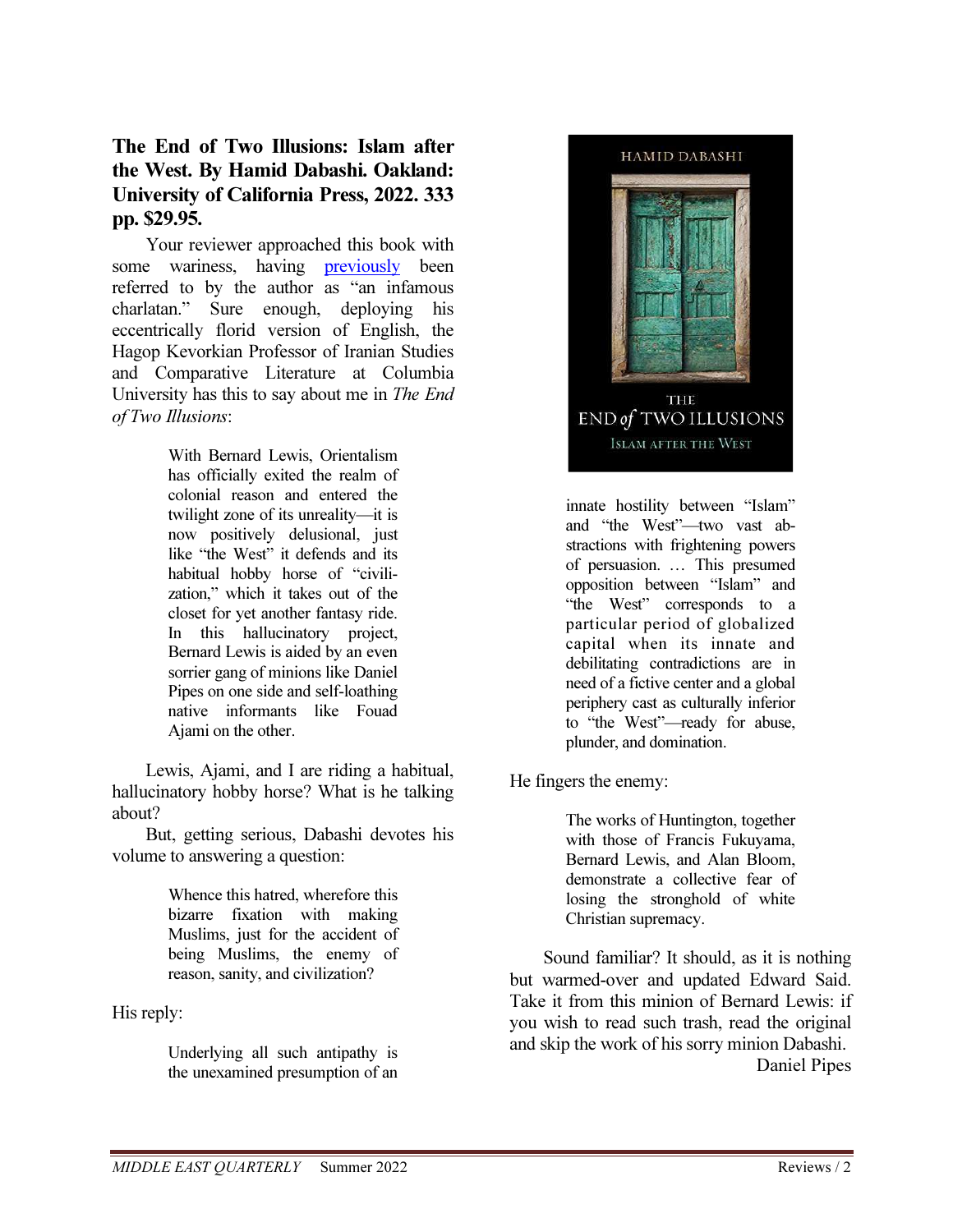

# Israel's Moment: International Support for and Opposition to Establishing the Jewish State, 1945-1949. By Jeffrey Herf. Cambridge: Cambridge University Press, 2022. 500 pp. \$39.99.

In an era when book after book by credentialed frauds flush with jargon and making spurious claims cross this reviewer's transom, Herf's study is a relief: true scholarship, with extensive research, clear prose, and sensible, convincing arguments.

A distinguished university professor in history at the University of Maryland, Herf has studied in archival detail the context in which the State of Israel was born, focusing especially on the "moment" of May 1947 to early 1949. He offers four core conclusions about this extended process, three of them simple and one complex: (1) The Soviet Union had far more importance than the United States. (2) U.S. officialdom opposed Israel with a fervency and extent not hitherto realized. (3) The Left supported the creation of Israel far more than the Right. In support of this last point, himself a liberal supporter of Israel, and therefore somewhat besieged in the university

environment, Herf's delight nearly sings in chapter 3, "American Liberals and Leftists Support Zionist Aspirations, 1945-1947."

His fourth conclusion connects Israel to larger historical forces:

> the passions of two eras—World War Il and the Holocaust, and the Cold War, one just past and another just beginning—shaped Israel's Moment. The controversies during this period reflected the lingering passions of the former and the new-found zeal of the latter.

In other words, Israel's coming into existence served as a hinge event and, as a result, had outsized importance. Israel's Moment, therefore, goes beyond the Middle East to explore "the transition from World War II to the Cold War." Not only did remarkable and fleeting circumstances combine to enable an unlikely Zionist triumph, but those circumstances look unlikely and exotic 70-plus years later.

Indeed, Herf's account anticipates extreme reversals in policy vis-à-vis Israel; in its early years, it was the Soviet Union, France, and the United States; currently, similar processes can be seen in India, the United Arab Emirates, and Sweden. For reasons idealistic and practical, he confirms how championing or resisting Israel's existence and welfare touch the very deepest nerves of international politics.

Daniel Pipes

# Jihadism in Europe: European Youth and the New Caliphate. By Farhad Khosrokhavar. Oxford: Oxford University Press, 2021. 424 pp. \$99 (\$35, paper).

Khosrokhavar, an Iranian-French sociologist and retired professor at the École des Hautes Études en Sciences Sociales in Paris,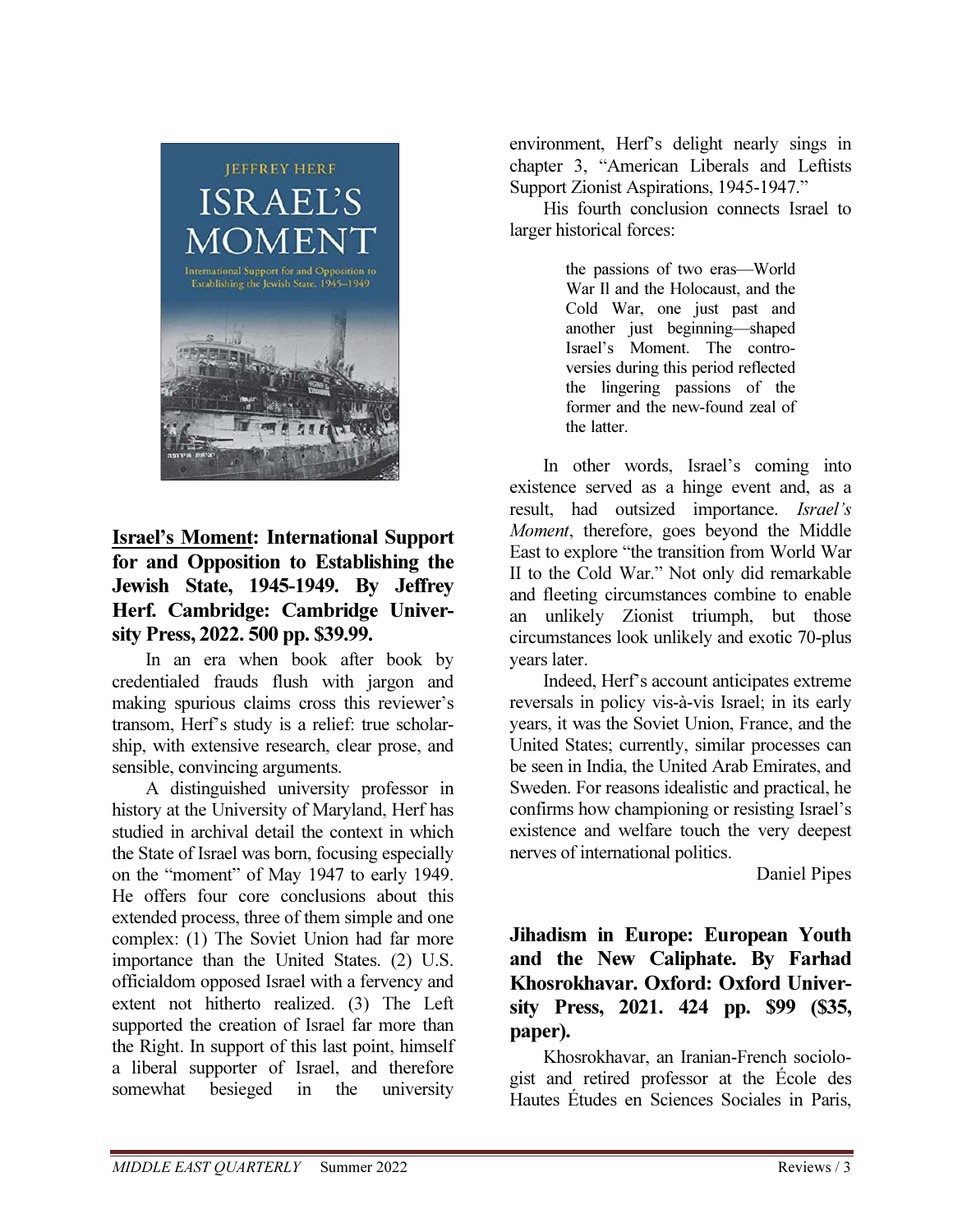has developed a "sociology of jihadism" to explain why so many Muslims in Europe become radicalized and join jihadist movements. He argues that "contempt and humiliation" are at the heart of the radicalization of Muslim youth and that their desire to "humiliate" native Europeans has become an "irresistible impulse."

Khosrokhavar finds that this societal alienation—marked by a "loss of meaning" in secular society and a "lack of hope" in the future—prompted more than six thousand European Muslims to travel to Syria and Iraq to join the Islamic State. Their "aspiration to a utopia" and their "frustration to everyday life in Europe" coupled with "urban and family problems" motivated them to join the caliphate, which, according to Khosrokhavar, "raised the hope of ending the humiliation" caused by "the subaltern position of Muslim migrants in Europe." In Khosrokhavar's words,

> Those who suffered economic marginalization and social stigma developed an unrelenting sense of hatred toward society and its standards. In  $2013-2014$  the newborn state transformed rancor and hate into a new hope, that of a new Muslim society in the Middle East where Muslims from all over the world could achieve recognition and become full-fledged citizens, in contrast to Europe.

Khosrokhavar also faults aspects of Muslim culture and society in an insightful, indepth analysis of the "subcultures of humiliation and counter-humiliation" among European Muslims.

> In Europe, these young people feel ashamed of their non-European roots. Instead of being proud of their origins in order to gain selfconfidence and become future



citizens ready to access the middle classes, they develop a sense of unworthiness that embitters them from the very beginning.

Perhaps the most interesting part of the book delves into the crisis of Muslim families in Europe, showing how an increasingly feminized European culture has undermined the father's traditional authority, leading to "headless patriarchal families."

> The young person who radicalizes often declares that he recognizes no other authority than God and denies his father's legitimacy, God's representative in the person of the caliph or the charismatic recruiter replacing the fallen father.

Overall, Khosrokhavar offers insights into the roots of Islamic radicalization among European Muslims, but he unfairly blames European society as the principle cause. In fact, of course, the primary sources of Islamic radicalization lie in the foundational texts of Islam—the Qur'an, Sunna, and Hadith.

> Soeren Kern Gatestone Institute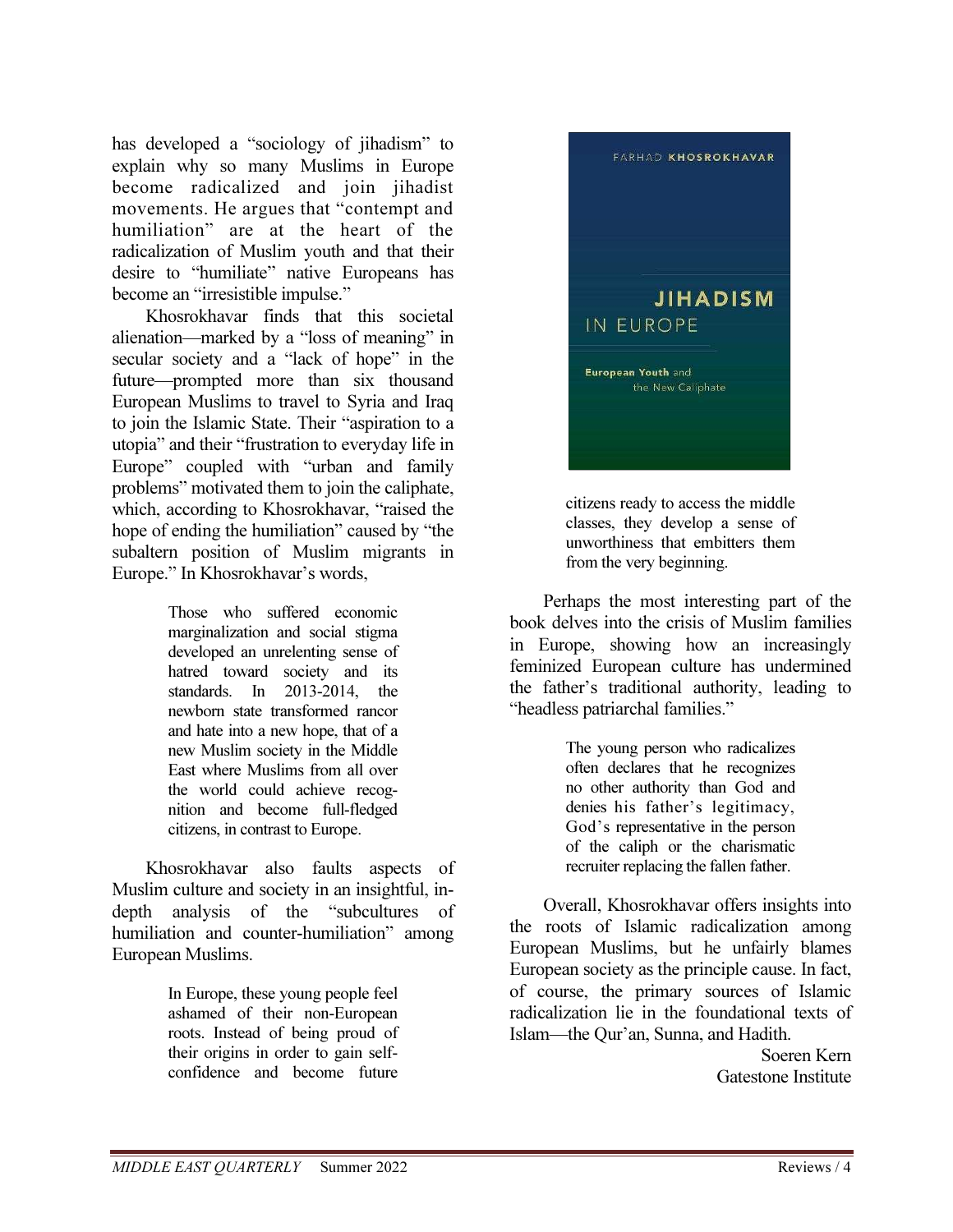

# Legacy of Empire: Britain, Zionism and the Creation of Israel. By Gardner Thompson. London: Saqi, 2019. 366 pp. £20.

A haughty and persistent sneer dominates Thompson's book, starting with the very title, which turns Zionists into bit actors in their own drama. Thompson's approach turns a serious and deep topic into a puerile copybook exercise. This self-described historian of British colonialism reduces Middle Eastern passions to London-based drawing-room dilettantism.

 Illustrations of this unfortunate approach abound; consider some quotes from the author's introduction:

• "The Balfour Declaration was a landmark expression of nimbyism. … This approach did something to protect Britain and other states from politically unpopular Jewish immigration; it did nothing to recognise the rights of Palestinians in their homeland."

- He breezily condemns "the uncharacteristic ineptitude of decision-makers in the British government in the aftermath of the First World War" as concerns Zionism.
- He finds "caprice in [British Prime Minister] Lloyd George's adoption of Zionism, along with a dogged refusal to grasp that it could not work."
- Zionism he calls "only one, eccentric, answer to the Jewish Question of the late nineteenth century."
- "Israel was—and remains—scarred by an inter-communal conflict provoked by Zionist colonization fostered by the British during an ill-judged administration of Palestine."

As befits so condescending a book, Thompson's pretense to originality falls predictably short. He begins with a superficial survey of the Jewish and Zionist background, then immediately goes off-track in claiming an alleged Zionist blindness to the Muslim population of Palestine, concluding with the canard that "Zionists preferred the fiction of a land without a people."

This last error typifies Thompson's superficiality; a smidgen of research would have turned up a 1991 article by Adam M. Garfinkle that documents how acutely aware the Zionists were of Palestine's indigenous population and that the phrase "Palestine is a country without a people; the Jews are a people without a country" refers not to demographics but to nationhood. To take one of many examples, David Ben-Gurion wrote in 1918, "Palestine is not an empty country … on no account must we injure the rights of its inhabitants."

Thompson chose a rich topic; too bad he handled it wretchedly.

Daniel Pipes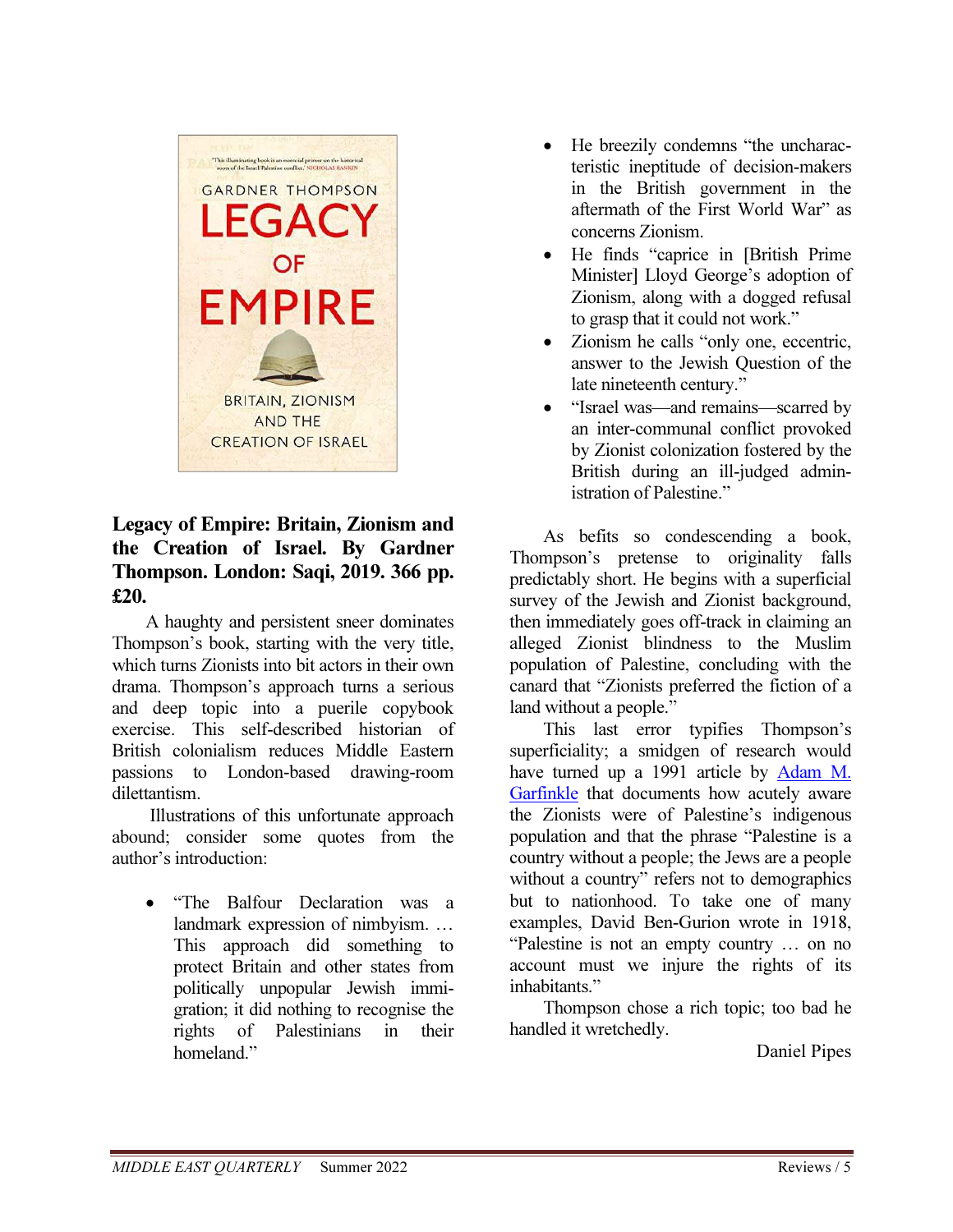

## Muslims and the Making of Modern Europe. By Emily Greble. New York: Oxford University Press, 2021. 354 pp. \$35.

Arguing against conventional thinking, Greble asserts, "Southeastern Europe was central to the European experience of encountering Islam." In so doing, she focuses on a small and peripheral population over about seventy years. Even granting the validity of this thesis, the grandiose title misleadingly conjures up fourteen centuries of Muslim-Christian interaction. A title like "Balkan Muslims, 1878-1949: A History of Small-Scale Complexity" would far more accurately capture the topic of her book.

But is the thesis convincing? Were the Muslims of southeastern Europe really more central to the European experience of Islam than the impact of Indians on Great Britain, Algerians on France, and Turks on Germany?

In larger historical terms, did they have a greater effect than the church over fourteen centuries? Or is this the special pleading of a young scholar, an associate professor of history and Russian and East European studies at Vanderbilt University, for her specific area of research?

Greble's thesis comes down to a perverse interpretation of Western nationalism: "Discrimination against women, working-class men, and linguistic, confessional, and racial minorities was central to nation-building projects from the United States to Central Europe." According to this view,

> Muslims who challenged arbitrary European norms … were cast as bandits or foreign agents, their cultures depicted as a "clash of civilizations," their ideas critiqued as non-Western, foreign, Other.

The alleged centrality of Balkan Muslims lies in their being the first to experience the global reality that non-Muslim-majority states "prove unable to accept the existence and possibility of Muslim citizens." One simple fact shows up the inanity of this conclusion, namely the vast, steady, and enthusiastic 60 year-long immigration of Muslims to Western countries where they became citizens.

Greble would have done better to stay away from the grand theorizing and instead have stuck to her topic, where she is a fine researcher, especially capable at turning up obscure but noteworthy stories. Maybe the second edition of her book will adopt this reviewer's suggested title and drop the elements of Edward-Saidian pretention.

Daniel Pipes

Narrative Traditions in International Politics: Representing Turkey. By Johanna Vuorelma. Cham, Switzerland: Palgrave Macmillan, 2022. 203 pp. \$119.99.

Struck by the contrast between the stale Turkey she had read about before reaching the country and the fresh one she found on arrival, Vuorelma turned this discrepancy into a book,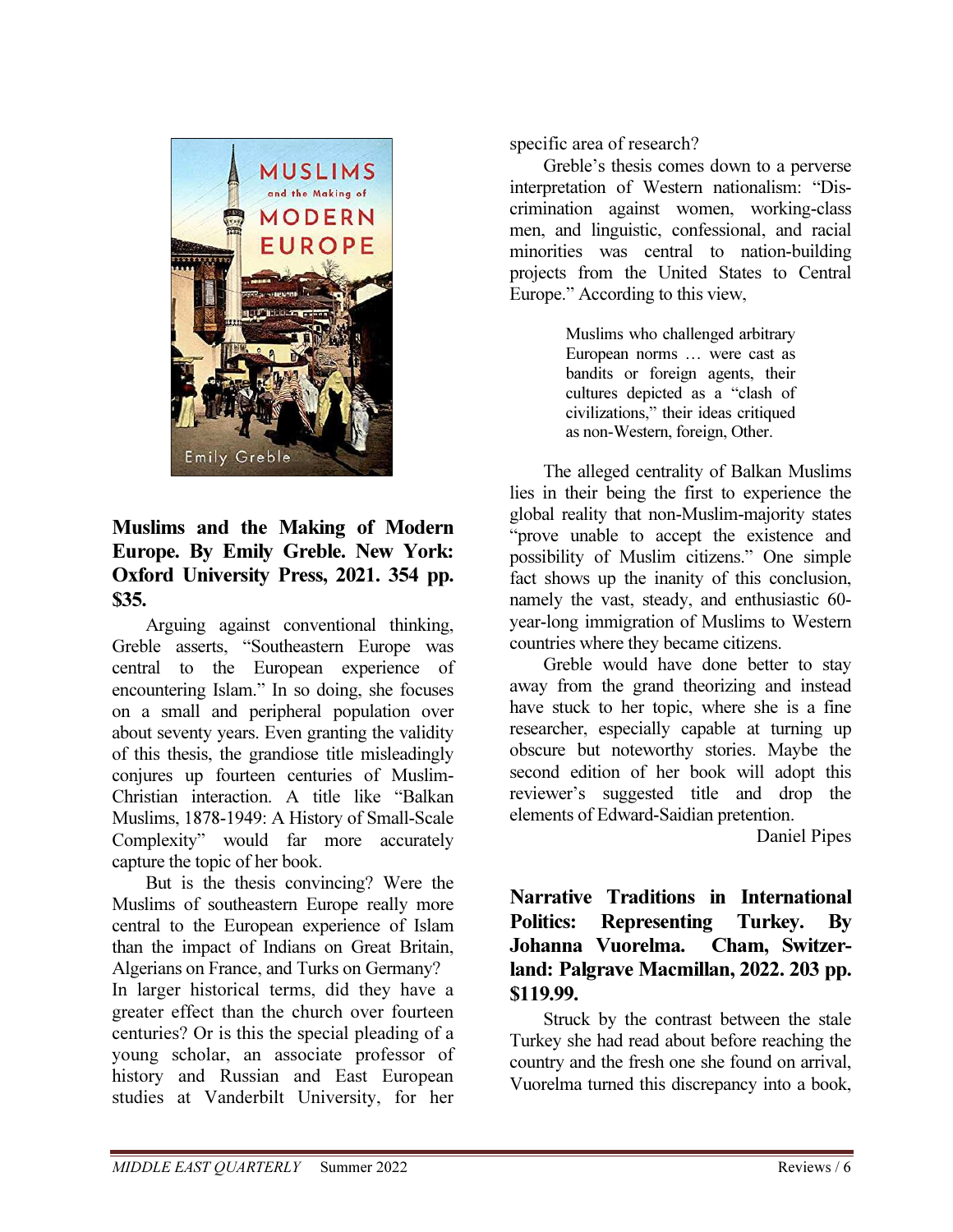where she minutely takes up this purported problem of media, political analysis, and public opinion. A more intelligible version of her title might read, "A Century of Foreigners Stereotyping Turkey."

The author, a researcher at the University of Helsinki, gives her point of view away already on page 3 by citing Edward Said and then never, ever deviating from his party line. For example, the texts she relies on about Turkey "are read not only as descriptions of the international but also as descriptions of the Western self." She takes far more interest in "the loose epistemic community of journalists, scholars, diplomats, and politicians" than in Atatürk and Erdoğan.

Vuorelma divides the era under study into five parts (to 1952, to 1991, to 2003, to 2011, and currently), but those matter less than "four narrative traditions" that she finds "already evident in the early 1900s" and still present now; this continuity "shows that the beliefs that they carry are deep-seated and enduring." Those traditions present

> Turkey as a country that (1) "we" are potentially losing, (2) is standing at a decisive crossroads, (3) is led by strongmen who embody the state, and (4) is constantly threatened by a creeping Islamisation.

Sounds insightful, no? But, in a dramatic refutation of this thesis, Matthew deTar argues in his far superior study, Figures That Speak: The Vocabulary of Turkish Nationalism,<sup>1</sup> that the continuities in Turkish history are real, not just the result of foreigners' limited understanding. As summarized in the blurb to his book,

-



If the surface of Turkish politics has changed dramatically over the decades, the vocabulary for sorting these changes remains constant: Europe, Islam, minorities, the military, the founding father [Atatürk].

Beyond her mistaken assumption, Vuorelma distorts writings in her sample to fit the four neat rubrics. As an example, take a 1994 National Interest article. "Islam's Intramural Struggle," that she discusses. I happen to know it well, being its author. Vuorelma asserts, "The beliefs that feature in the 'losing Turkey' narrative tradition are present in Pipes' analysis."

But a look at my article finds quite the opposite. I present (pre-Erdoğan) Turkey as a country flush with "Muslims confident to learn from outsiders, oriented toward democracy, and ready to integrate in the world." I portray Turkey as enjoying "a uniquely wellformulated and widely accepted philosophy of secularism" and serving as "the great success story of the Muslim world." More, "The Turkish model threatens to undermine the Khomeinist experiment much as the Western model ultimately undermined the Soviet

<sup>1</sup> Syracuse: Syracuse University Press, 2022.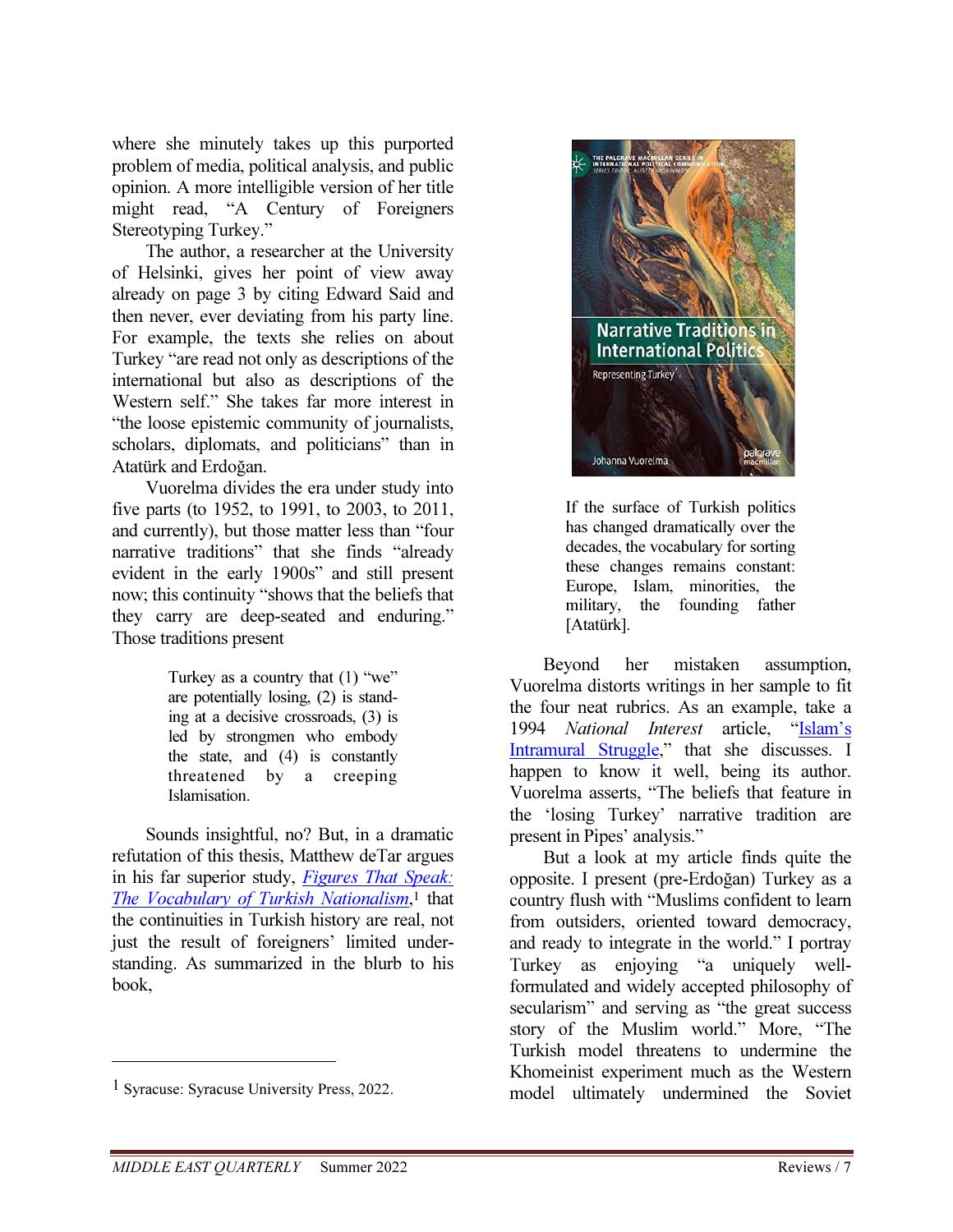experiment." I call on the Turks "to emulate the mullahs and disseminate their own ideas to the Muslim world" and for Washington "to encourage the Turks to stand strong." In short, I call on Turks to promote their ideas more forcefully. Where's the "losing Turkey" theme here? Only in Vuorelma's imagination.

Vuorelma has an ax to grind and, like too many academics, does not let petty facts get between her and the grinding stone.

Daniel Pipes

The Ottoman World: A Cultural History Reader, 1450-1700. Edited by Hakan T. Karateke and Helga Anetshofer. Oakland: University of California Press, 2021. 379 pp. \$150 (\$39.95, paper).

The editors, both on the faculty at the University of Chicago, have selected forty-six texts from a two-and-a-half-century period to provide a sourcebook on Ottoman culture, selfconsciously getting away from what they call the usual "state-centric" approach to the empire. The abundance of information about political topics has, they note, made it

> too easy to represent Ottoman history as one limited to battles, imperial campaigns, conquests, complex institutions, careers of notables, luxurious palaces, and the like.

They hope the present volume, with its translations primarily from Turkish but also from Armenian, Greek, Hebrew, Italian, and Persian, offers an enticing sample of the "alternative riches" the Ottomans have to offer.

Unsurprisingly, a large percentage of the materials derive from law courts, for where

else does one find more everyday stories written down for posterity? The sections on a heretic, on children and youth, on prostitutes and pimps, on nocturnal activities, on non-Muslims, and on public health mostly derive from Islamic court records while those on Jewish converts to Islam and marriage and divorce among Jews derive from Jewish court records.

The editors have succeeded in proffering a wide range of information though anyone expecting gems of literature or storytelling will likely come away disappointed. From the first excerpt (letters from a scholar seeking more funds from his patrons) to the last (a collection of Nasreddin Hoca jokes), the quality of writing is mediocre, despite the many competent translators. Those inclined to see Ottoman culture as dull will no doubt find confirmation in this anthology. So, while The Ottoman World represents a valiant effort to rebalance interest in the six-hundred-year-long empire, this reviewer senses that it will, rather, bolster the "state-centric" approach.

Daniel Pipes

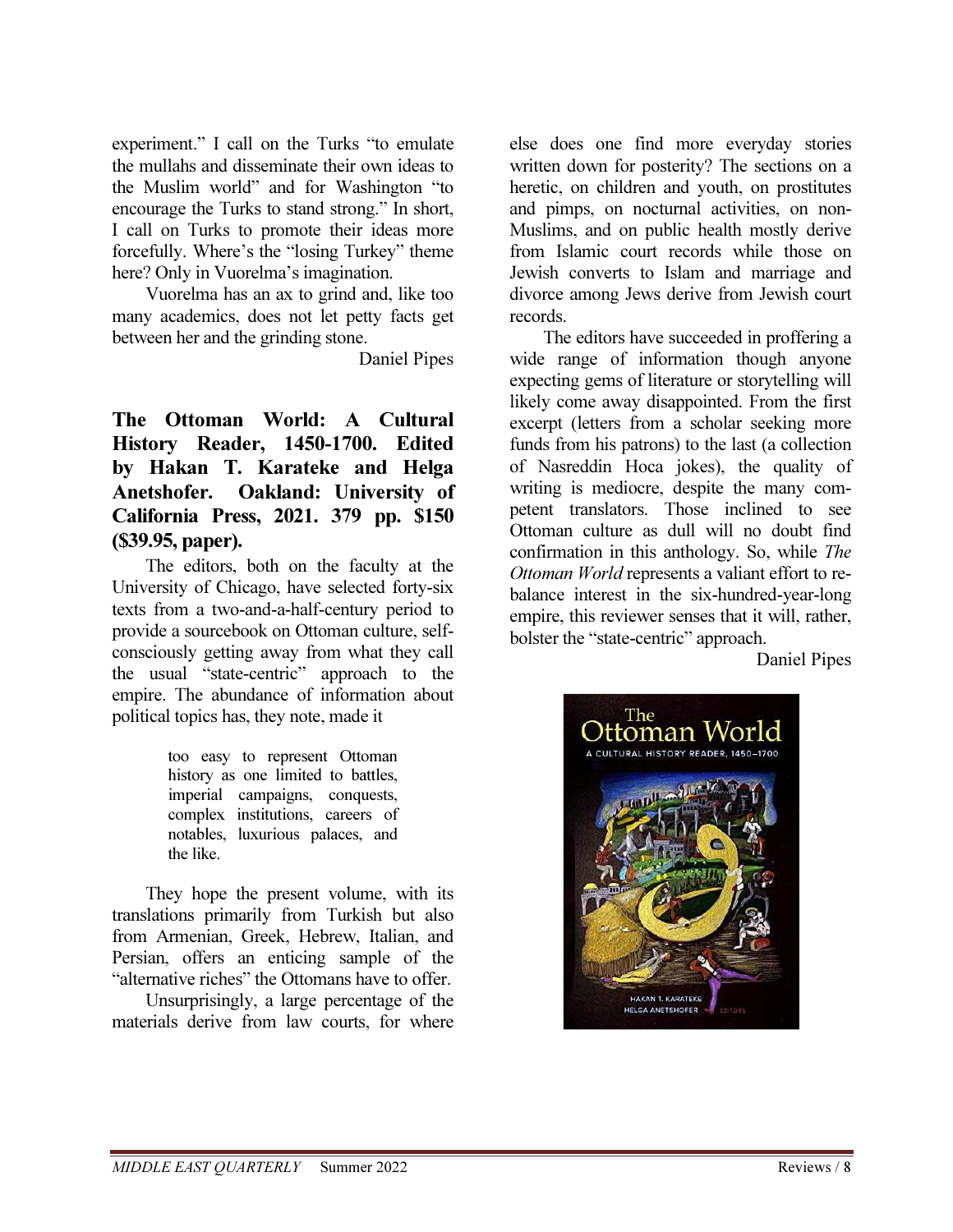

## Palestinian Islamic Jihad: Islamist Writings on Resistance and Religion. By Erik Skare. London: I.B. Taurus, 2010. 266 pp. \$115.

Skare, a postdoctoral researcher at the Center for International Studies, Sciences Po, Paris, has assembled and translated twenty documents written by the leaders of the Palestinian Islamic Jihad (PIJ), the anti-Israel terrorist group operating primarily out of the Gaza Strip since the group's inception in 1981.

The documents (by leaders such as Fathi Shiqaqi and Ramadan Abdallah Shallah, the group's first two secretaries general), help the reader better understand the ideology of a generally under-analyzed organization. They delve into the founding and thinking of the group, its perspectives on Islamic history and religion, its views on violence, and its relations with other Palestinian factions such as Hamas, Fatah, and the Palestine Liberation Organization.

Palestinian Islamic Jihad purports to address PIJ's relationship with Tehran, currently the group's most important financial and political patron, but the book provides very little insight into these deep ties. Indeed, the

author dances around the immutable fact that PIJ today is a tool of Iran, instead insinuating that it maintains a modicum of independence. He also pretends that PIJ backed the Islamic Republic of Iran for reasons that were "not so much about theology" but because it was an ally against Israel.

Unfortunately, Skare's failings extend well beyond this. His introductory notes to each document severely undermine his work. He laments that PIJ "is all too often dismissed as Hamas' more violent and uncompromising little brother," when that precisely describes what it is. He praises PIJ leaders for framing their violent ideology through history rather than religion as if that somehow better justifies their violence. He gushes over PIJ's "refreshingly clear language" that is neither refreshing nor clear. He lauds PIJ leaders as "pragmatic," a description that hardly suits the chieftains of a violent, terrorist organization.

In short, Skare provides valuable primary texts from which one can learn much about PIJ's origins and outlook while his notes suggest that he drew too close to his research subjects—an all too-common problem in the deeply tainted field of Middle Eastern studies.

Jonathan Schanzer Foundation for Defense of Democracies

#### The Politics of Persecution: Middle Eastern Christians in an Age of Empire. By Mitri Raheb. Waco, Tex.: Baylor University Press, 2021. 207 pp. \$24.99.

Raheb, a Lutheran clergyman and academic in Bethlehem, argues that "Christian persecution is a Western construct that says more about the West than about the Christians of the Middle East." Whatever persecution Christians may experience has little to do with Islam and is rather a byproduct of political developments that were and are almost always precipitated by Western or Israeli actions.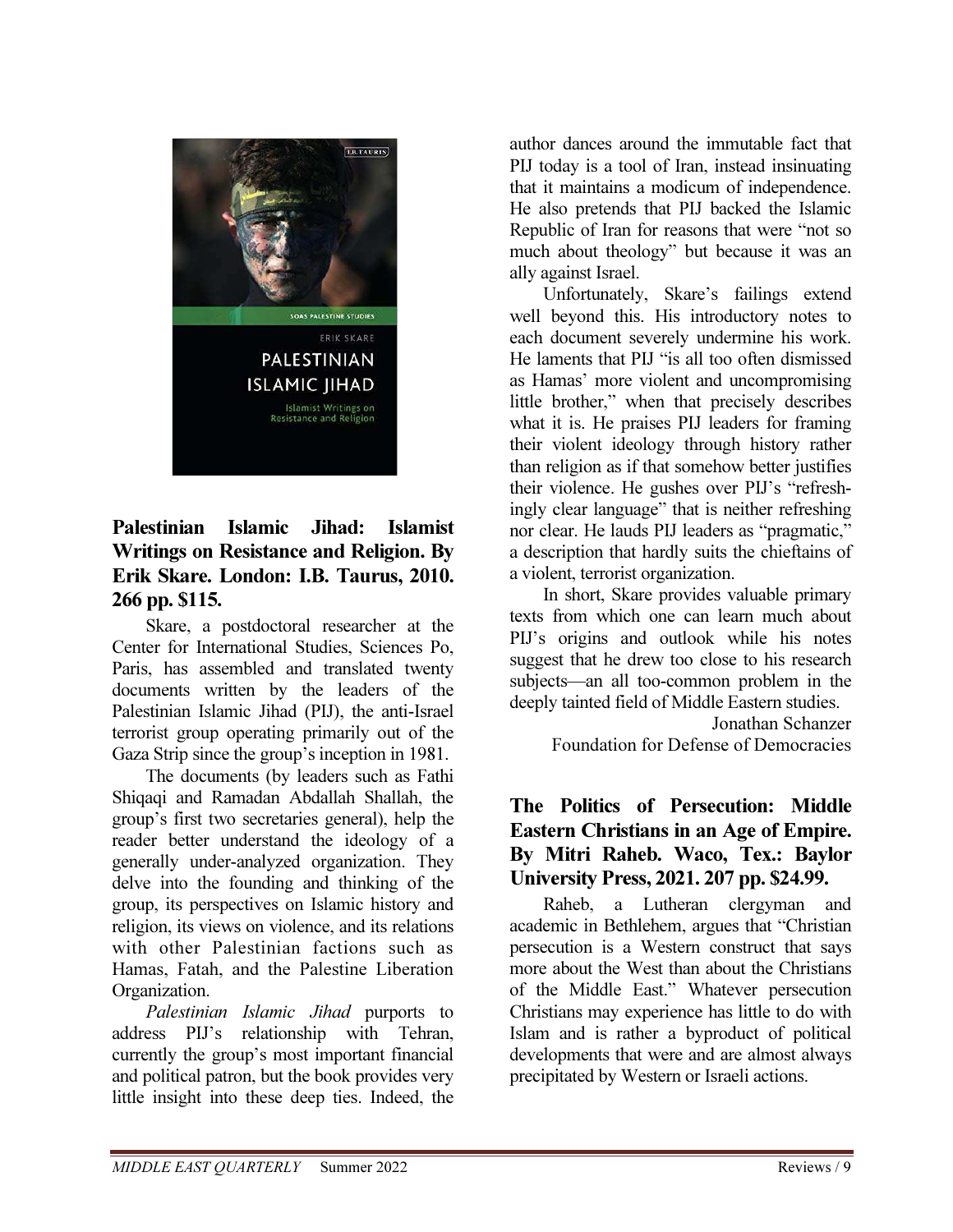To make his thesis work, Raheb predictably begins his history in 1800 with the waning of Islam and the ascendancy of Europe. Christianity under Islam for the preceding twelve centuries—when it went from being the dominant faith to a tiny minority due to sporadic bouts of persecution and systemic discrimination—is otherwise presented in a rosy picture. Thus, the "persecution of Christians under the Ottomans, if any, was rare and localized."

 On the other hand, the "penetration by European powers had disastrous consequences for the region by introducing Zionism, nationalism, and colonialism." The Mount Lebanon massacre of 1860 when Muslims butchered more than ten thousand Christians, and even the Turkish genocide of millions of Armenian, Assyrian, and Greek Christians, are presented as byproducts of European interference. Thus, "the only two cases of Christian persecution [by Muslims] in the past two centuries must be interpreted within the context of Western imperial penetration."

Raheb avoids mentioning the obvious: While Western interference, past and present, may well have prompted and continues to prompt Muslims to massacre Christians, that is only because Muslims already see Christians as inferior infidels. Muslims massacred Christians in Mount Lebanon, during the Armenian genocide, etc., because they felt Christians were, thanks to colonial powers, becoming equals as opposed to knowing their place as second-class dhimmis within the Muslim social order as they did in the preceding millennium.

Though the European contemporary sources and eyewitnesses Raheb quotes disagree with him—always presenting the Muslim massacres of Christians as a byproduct of religious animosity—he gets around this by arguing that such Europeans did not understand the true, "political" significance of what they were reporting on—because they understood everything through an "Orientalist paradigm":



In this paradigm, we depict an orientalist attitude of a superior and civilized Christian West that gazes at a barbaric "Orient" that is Islamic, irrational, anti-Christian, and stuck in a primitive mindset … This discourse is part of an orientalist perception that persists in framing the Middle East as … backward.

Clearly, Raheb, the Palestinian academic, is very much influenced by another famous Palestinian academic, Edward Said. This is especially evident in his presentation of Israel as one of the worst persecutors of Christians even though the examples he offers are sparse and pale in comparison to those furnished by Muslim-majority countries. Worse, whereas Israel's conflict is not with Christians or Muslims but rather a territorial dispute with Arabs—and therefore furnishes the only example that truly conforms to his political thesis—he bemoans the actions of "radical Jewish groups" and "terrorists."

Raheb boasts that

an important and unique feature of this book is that it is written by a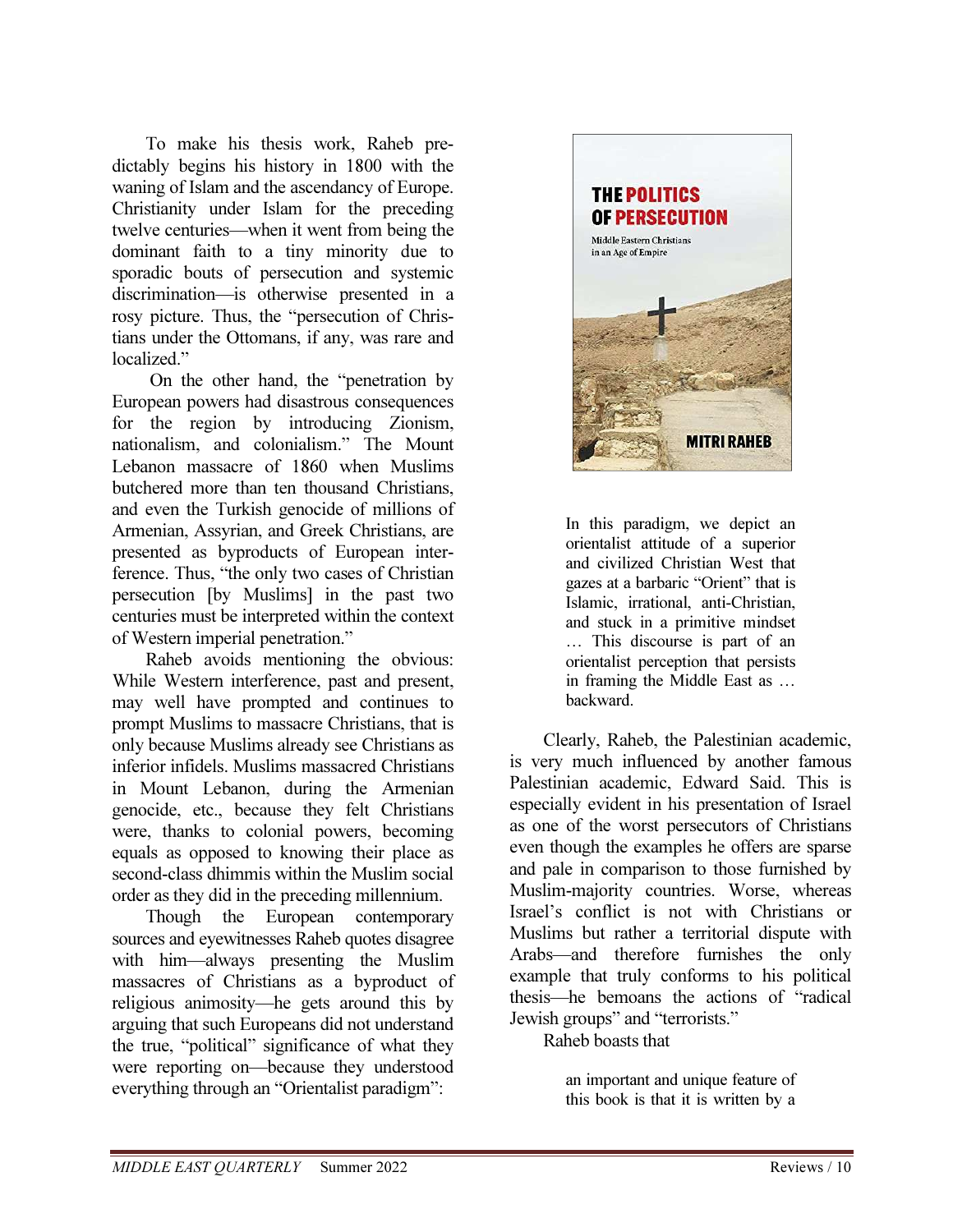native Palestinian Christian theologian who has spent his entire life in the region … As such, it provides a decolonial interpretation … [and] allows us to expose the orientalist perception dominant in Western discourse.

But his pedigree also involves well-known drawbacks: Christians living in the Middle East tend to have a dhimmi/hostage mentality that accommodates Muslims, whereas those living abroad can speak more forthrightly.

The insistence that the persecution Christians suffer is an outcome of anything and everything except Islam—including "climate change [which] will take its toll on the Christian community"—is especially absurd.

Although Raheb makes some good points—for example, that Westerners can exploit the persecution of Christians for their own agendas without actually trying to make a difference—these are overshadowed by the book's defects. In short, Politics of Persecution is fatally marred by the author's own politics.

> Raymond Ibrahim Author of Sword and Scimitar

# Revolutionary Life: The Everyday of the Arab Spring. By Asef Bayat. Cambridge, Mass.: Harvard University Press, 2021. 336 pp. \$35.

Revolutionary Life delves into an often overlooked aspect of the 2011 "Arab Spring" revolts: their everyday participants. Prevailing scholarship, especially concerning Egypt and Tunisia, tends to omit the masses, opting instead to focus on the structures and individuals at the top. Bayat, professor of sociology at the University of Illinois, argues that to understand the outcomes of the Arab revolts, one must first understand their grassroots. With this, his book pioneers an important topic.



The 2011 uprisings are widely perceived as a failure because real reform has hardly materialized in institutions, leadership, and policies. But Bayat describes how at the micro level—in families, schools, farms, art scenes, and popular media—change has, in fact, occurred. The spirit of the revolts led to the questioning of well-ingrained norms and to challenges to social hierarchies. Bayat observes that while this progress may not be initially obvious, it is, nonetheless, substantial.

For example, change took root in women's lives. Despite an initial rise in violence and sexual harassment following the deposition of Mubarak, Egyptian women found their voices and the will to fight for their rights. Collectives sprang up everywhere, from Aswat Nissat, empowering women to enter politics, to Sitta al-Heita's urban mural project, which confronts ideas of female domesticity. Divorce, removing the hijab, solo travel, involvement in government, activism, career choices, and a willingness to speak out against patriarchy were just some of the "bottom-up feminist" changes that Arab women, Muslim and non-Muslim alike, experienced.

Studying the non-elite helps understand why 2011-like events might happen again. The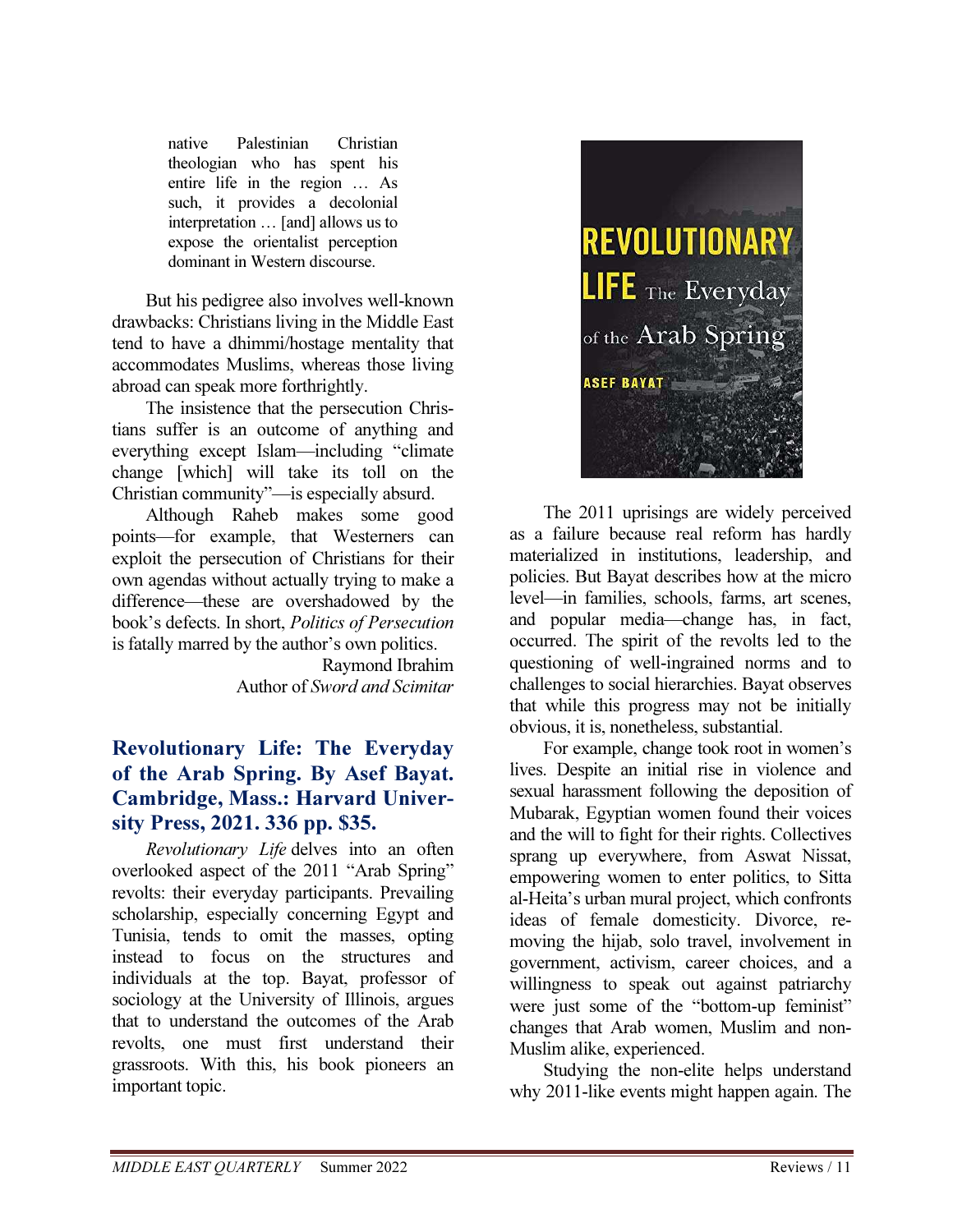chapter on youth participation in the Arab revolutions is especially compelling. Here, Bayat distinguishes between "youth in politics" and "youth politics." The former is how this group is traditionally depicted in analytical works: as tangential. The latter sees it as a vector of change, equipped with the right balance of independence and ideological flexibility to push revolutionary movements to fruition. Throughout the book, Bayat expands on the portmanteau "refolutions"—reform revolutions—in which movements pressure incumbent powers to reform themselves. These, he finds, result in little change at the state level but in much impact at lower levels.

By diving deeper into overlooked and marginal groups, Bayat reveals the dynamics of ordinary people disregarding individual ideals and participating in something exceptional. Revolutionary Life is a study of the ordinary that is anything but.

> Elizabeth Pipes New York University

Sa'udi Policies towards Migrants and Refugees: A Sacred Duty. By Joseph A. Kéchichian and Fahad L. Alsharif. Published in conjunction with the King Faisal Center for Research and Islamic Studies. Eastbourne: Sussex Academic Press, 2022. 362 pp. £60.

As the subtitle non too subtly suggests, Kéchichian and Alsharif have an apologetic mission to fulfill in this study published under the auspices of a Saudi monarchical institution. Contra the kingdom's reputation for closed borders and parsimony, they argue it has welcomed and spent lavishly on refugees. The authors make clear that they wrote Sa'udi Policies to counter what they consider to be unfair criticisms, quoting many critics in a hurt tone. As one of those critics, one who has written repeatedly on this topic since 2013, this



reviewer takes keen interest in seeing the counter-argument. It goes like this:

As a non-signatory to the 1951 United Nations Convention Relating to the Status of Refugees and the 1967 follow-up Optional Protocol, Riyadh does not label refugees as such but rather as "brothers and sisters." Due to this semantic difference, the outside world is blinded to the country's generous and farsighted immigration and integration policies. For example, rather than cram refugees into isolated camps to fester, the Saudi authorities sprinkle them around the country, give them education and work opportunities, naturalize them, and turn them into productive Saudi subjects. Kéchichian and Alsharif, both nonacademic specialists on Saudi Arabia, assert very substantial numbers of such refugees coming from many countries, such as 500,000 Rohingyas and two and a half million Syrians.

This reviewer cannot ascertain the truth of such gigantic numbers; he can only judge their credibility. Here, things collapse due to lack of specificity. In the course of a 362-page book, the authors provide no information on the annual influx of refugees, their demographic profile, their destinations within the kingdom, their educational careers, their work charac-